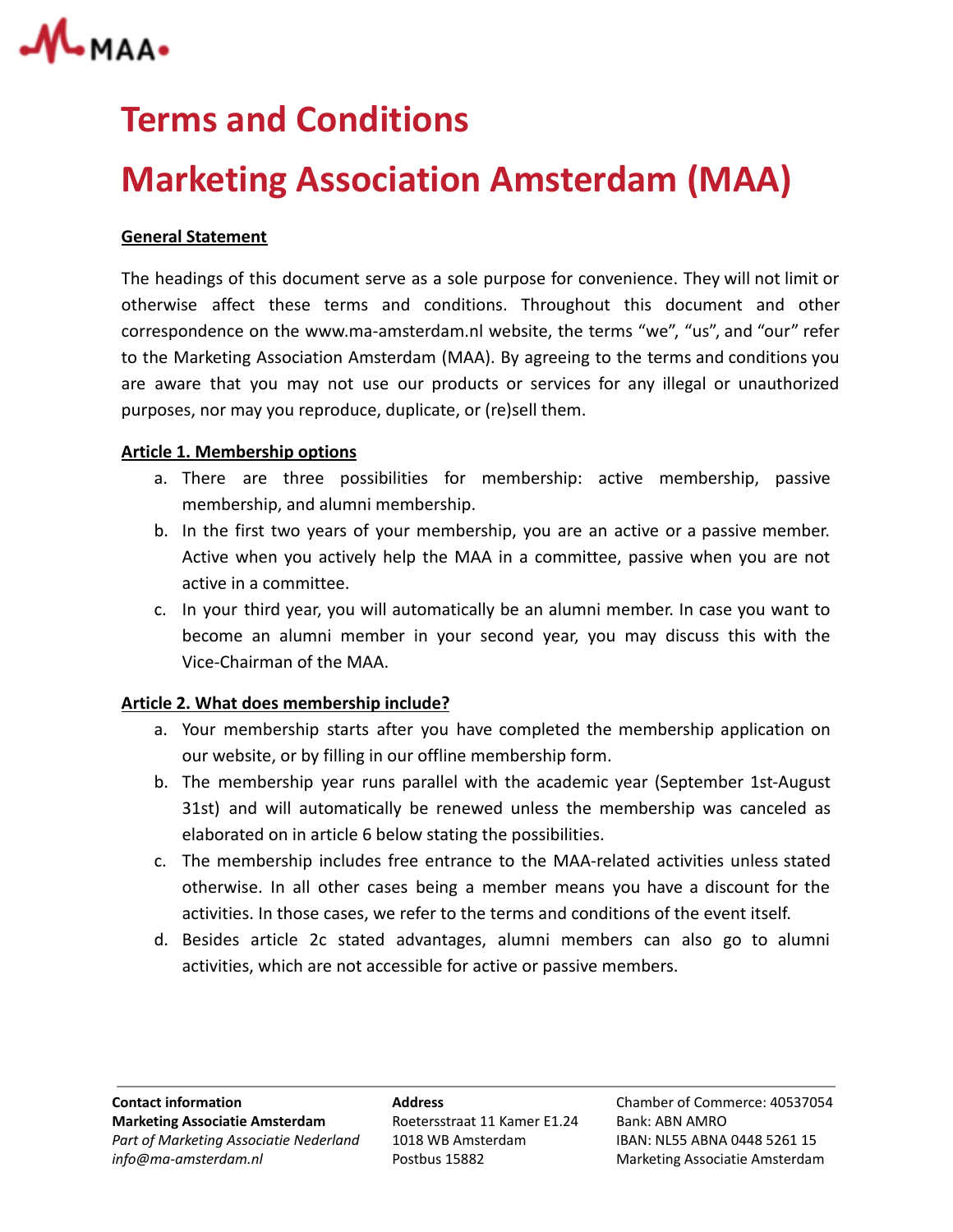

e. Semi-annual membership is possible in the first year of being a member. Every year the current board may decide on the specific date for the semi-annual membership and its price. The same terms and conditions of this document apply for semi-annual membership.

## **Article 3. Membership fee**

- a. The yearly membership fee for all members is €25 (twenty-five euros).
- b. The contribution for the semi-annual membership may vary per year.
- c. The membership fee is collected via automatic bank payment. By accepting the terms and conditions you automatically accept that the membership fee is written off from your bank account. In case you do not have a Dutch bank account, you have to transfer the money to the MAA bank account within a week of application, otherwise, your membership application will be terminated. The MAA bank account details are as follows, To: Marketing Associatie Amsterdam, IBAN: NL55 ABNA 0448 5261 15.

## **Article 4. Modification of membership details**

a. In all cases, the member is responsible for changes that need to be made in the membership system of the MAA. Changes need to be emailed to the Vice-Chairman of the MAA.

## **Article 5. Privacy**

- a. Your personal details will be treated carefully and trustfully by the MAA. The MAA will not pass through your personal details to third companies unless otherwise stated in the Privacy Policy.
- b. Your details are solely used for the purpose the member gave them to us, for example sending your curriculum vitae (CV) to our partners in case of CV selection.
- c. In case you want additional information, please check our Privacy Policy on the website.

## **Article 6. Cancellation of the membership**

a. The membership can be canceled by the member by sending an email to the Vice-Chairman of the MAA. Your membership is only canceled after the Vice-Chairman has confirmed the cancellation. For administration purposes the cancellation should be written, hence the request for cancellation should be via e-mail and thus cannot be administered over the phone.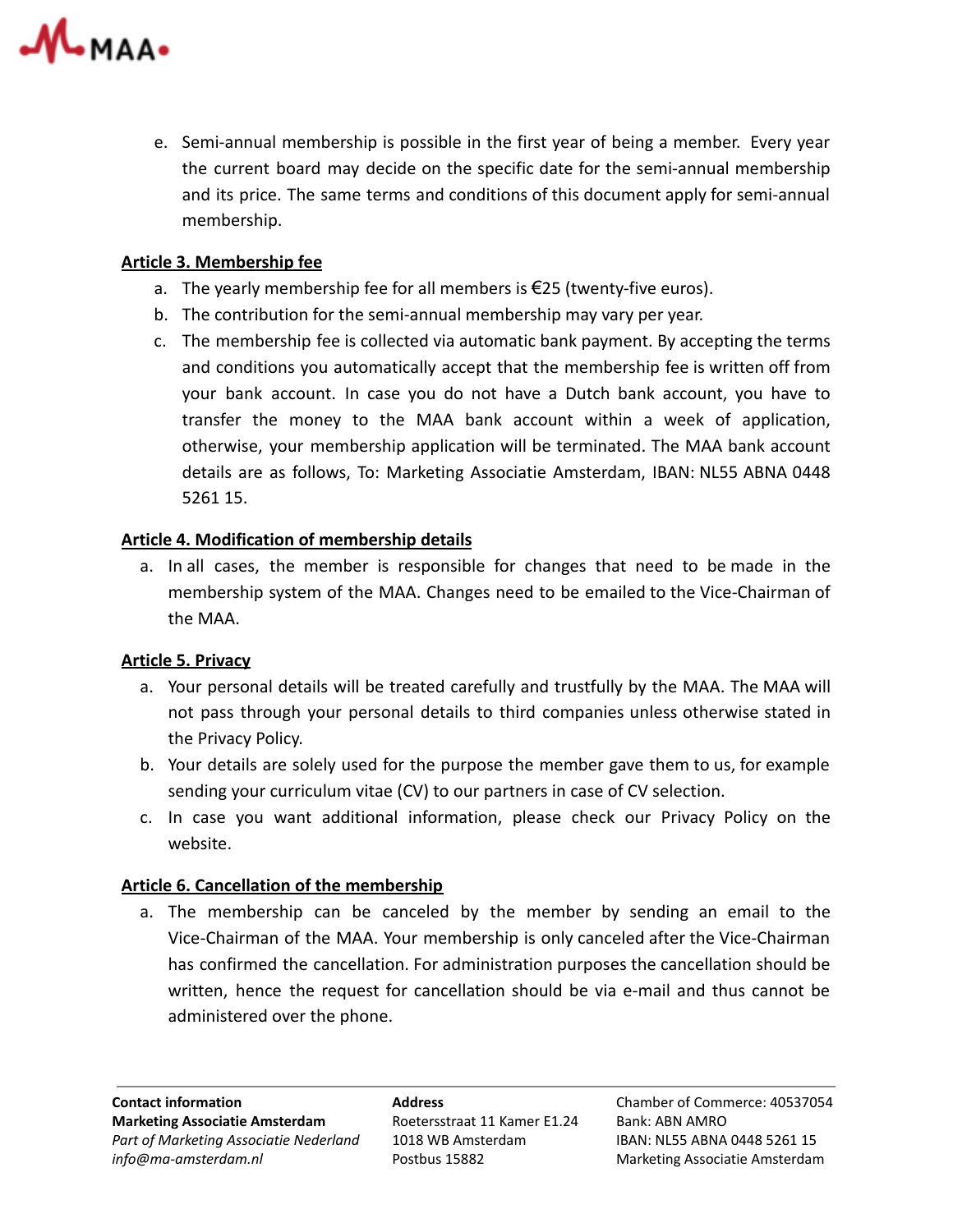

- b. The cancellation of the membership must occur before the start of the academic year. Cancellations, once the academic year has started (after September 1st), cannot be taken into account. In this case, your membership will be canceled the following academic year (i.e. a year later).
- c. If your membership is bilaterally terminated by the Vice-Chairman, you will no longer be able to attend events for MAA members only (i.e. Trainings and Monthly Drinks etc.) nor will you be able to get a member discount should you want to partake in an event. You will be able to join the events that are open to non-MAA members but only through paying the normal fee. If your membership has been terminated by the MAA Board as stated in Article 6d, then you will not be able to attend any of the events as organized by the MAA.
- d. If the MAA Board suspects, in sole judgment, that you fail to comply with these terms and conditions, or with the terms and conditions to which you have agreed when signing up for an MAA event, the MAA Board may also terminate your membership at any given point in time. Such circumstances may occur when a member no longer meets the requirements asked for membership as written in these articles or when the member does not fulfill obligations to the MAA.

## **Article 7. Cancellation of an Event participation**

- a. The following statements are general statements that apply to MAA events, in most cases the MAA event itself has its own terms and conditions which are to be treated as leading.
- b. You are allowed and obliged to take part in the event once you have paid for the event alongside being selected unless otherwise stated in the terms and conditions for that specific event.
- c. You may cancel your participation in an event at any time, however, refunds will only be considered if you cancel within the timeframe as provided by the specific MAA event. Please refer to the terms and conditions for that specific event as they may differ. For more information on the procedures for each event, you may email the Vice-Chairman or the MAA committee organizing the event for further elaboration. Contact details per event are stated on their page within the MAA website.
- d. For the Amsterdam Marketing Event, Amsterdam Commercial Night, Speeddate Event, and Amsterdam Recruitment Event a cancellation within 72 hours before the event will not grant you the right for reimbursement of the participation fee. This timeframe may be extended, and the terms and conditions of these events